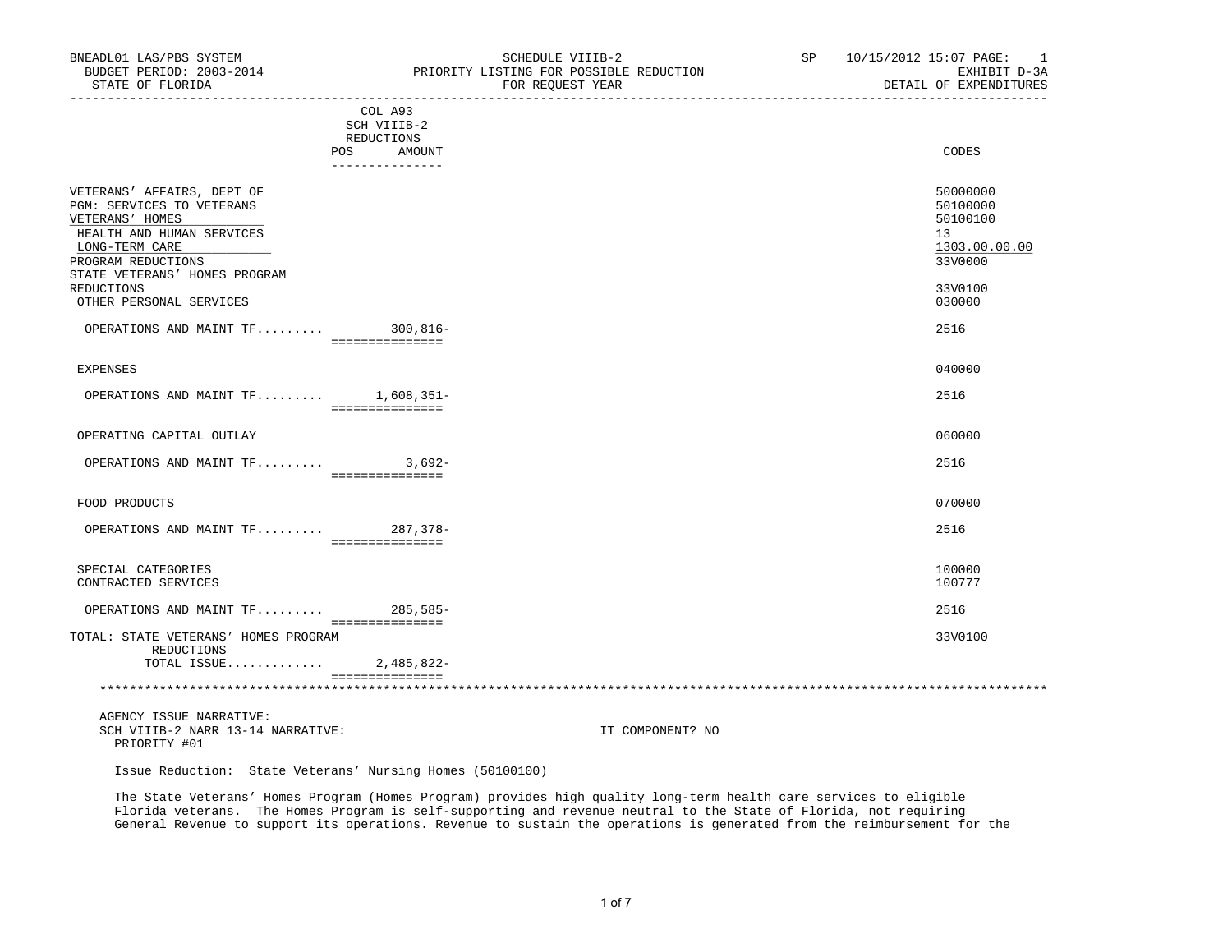|     | --------------- |       |
|-----|-----------------|-------|
| POS | AMOUNT          | CODES |
|     | REDUCTIONS      |       |
|     | SCH VIIIB-2     |       |
|     | COL A93         |       |

| VETERANS' AFFAIRS, DEPT OF       | 50000000      |
|----------------------------------|---------------|
| PGM: SERVICES TO VETERANS        | 50100000      |
| VETERANS' HOMES                  | 50100100      |
| HEALTH AND HUMAN SERVICES        | 13            |
| LONG-TERM CARE                   | 1303.00.00.00 |
| PROGRAM REDUCTIONS               | 33V0000       |
| HOMES PROGRAM<br>STATE VETERANS' |               |
| REDUCTIONS                       | 33V0100       |

-----------------------------------------------------------------------------------------------------------------------------------

care provided to our veteran residents.

 A reduction of \$2,485,822 in the funding authority of the Operations and Maintenance Trust Fund would result in an equal reduction in the services provided to our residents. Such reduction would impact the ability of the facilities to operate in compliance with state and federal mandates. The level of care is mainly provided by permanent personnel; however, due to the 24/7 requirement for long term care provided to our veteran residents, the use of Other Personal Service is crucial to ensure compliance with the state mandated minimum nurse-staffing ratio. A reduction in the OPS budget authority would leave the Homes Program unable to provide quality long term care to our veteran residents, and open the State of Florida to legal liabilities.

 The occupancy in the State Veterans Homes has increased during the last three years from overall 93% in Fiscal Year 2009-10 to actual higher than 98%. Higher occupancy in the facilities results in increased needs for goods and services to support residents care. Any reduction in the Expense (04000), Food (07000), and Special Category - Contracted Services (100777) categories would negatively impact the ability of the facilities to provide basic daily needs to our veteran residents thus increasing the exposure to risks and non-compliance of the Homes Program. Reductions will severely affect the quality of life for the veterans in our homes.

 The Department strongly recommends the exclusion of the Homes Program from the 5% reduction consideration of Schedule VIII-B-2. Any reductions to the limited funding of the Homes Program would have dire consequences to our veteran residents!

| Code   | Appropriation Title   | Fund   | Amount        |  |
|--------|-----------------------|--------|---------------|--|
| 030000 | OPS                   | 2516   | $-$ \$300,816 |  |
| 040000 | Expense               | 2516   | -\$1,608,351  |  |
| 060000 | <b>OCO</b>            | 2516   | $-53.692$     |  |
| 070000 | Food                  | 2516   | $-5287.378$   |  |
| 100777 | SC-Contracted Service | 2516   | $-5285.585$   |  |
|        |                       | TOTAL: | $$-2,485,822$ |  |

TOTAL: LONG-TERM CARE 1303.00.00.00 \_\_\_\_\_\_\_\_\_\_\_\_\_

BY FUND TYPE

 TRUST FUNDS..................... 2,485,822- 2000 ===============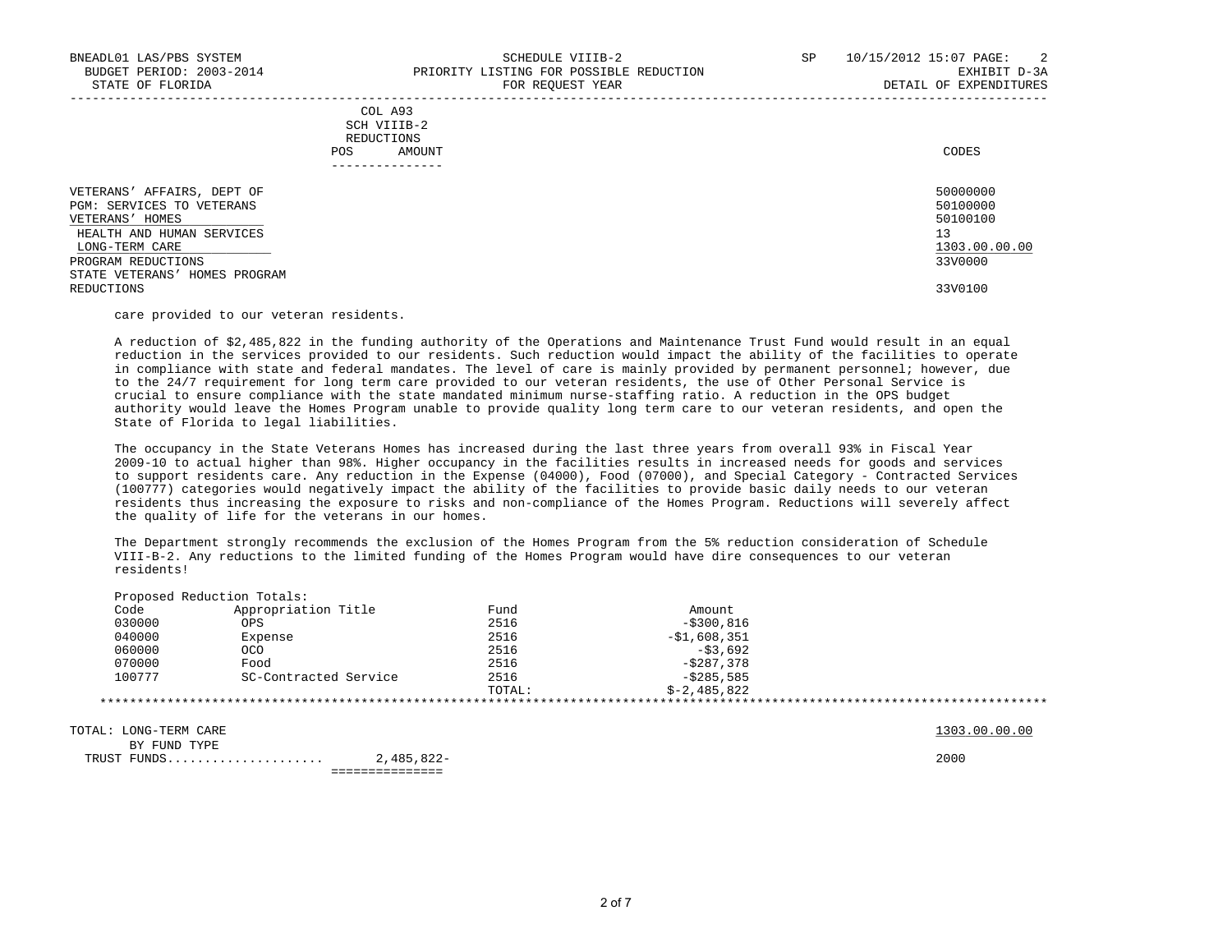| BUDGET PERIOD: 2003-2014<br>STATE OF FLORIDA                                                                                                                                                      | PRIORITY LISTING FOR POSSIBLE REDUCTION<br>FOR REOUEST YEAR                                                     | EXHIBIT D-3A<br>DETAIL OF EXPENDITURES                                       |
|---------------------------------------------------------------------------------------------------------------------------------------------------------------------------------------------------|-----------------------------------------------------------------------------------------------------------------|------------------------------------------------------------------------------|
|                                                                                                                                                                                                   | ______________________________________<br>COL A93<br>SCH VIIIB-2<br>REDUCTIONS<br>POS AMOUNT<br>_______________ | ____________________________<br>CODES                                        |
| VETERANS' AFFAIRS, DEPT OF<br>PGM: SERVICES TO VETERANS<br>EXECUTIVE DIR/SUPPORT SVCS<br>GOV OPERATIONS/SUPPORT<br>EXEC LEADERSHIP/SUPPRT SVC<br>MANAGEMENT REDUCTIONS<br>OTHER PERSONAL SERVICES |                                                                                                                 | 50000000<br>50100000<br>50100400<br>16<br>1602.00.00.00<br>33G0000<br>030000 |
| GENERAL REVENUE FUND                                                                                                                                                                              | $988 -$<br>_===============                                                                                     | 1000                                                                         |
| <b>EXPENSES</b>                                                                                                                                                                                   |                                                                                                                 | 040000                                                                       |
| GENERAL REVENUE FUND<br>OPERATIONS AND MAINT TF                                                                                                                                                   | 100,987-<br>$5,023-$<br>_______________                                                                         | 1000<br>2516                                                                 |
| TOTAL APPRO 106,010-                                                                                                                                                                              | ===============                                                                                                 |                                                                              |
| OPERATING CAPITAL OUTLAY                                                                                                                                                                          |                                                                                                                 | 060000                                                                       |
| GENERAL REVENUE FUND 40,000-                                                                                                                                                                      | ================                                                                                                | 1000                                                                         |
| SPECIAL CATEGORIES<br>CONTRACTED SERVICES                                                                                                                                                         |                                                                                                                 | 100000<br>100777                                                             |
| GENERAL REVENUE FUND $5,544-$                                                                                                                                                                     | - ===============                                                                                               | 1000                                                                         |
| TOTAL: MANAGEMENT REDUCTIONS<br>TOTAL ISSUE 152,542-                                                                                                                                              | ===============                                                                                                 | 33G0000                                                                      |
|                                                                                                                                                                                                   |                                                                                                                 |                                                                              |

BNEADL01 LAS/PBS SYSTEM SCHEDULE VIIIB-2 SCHEDULE VIIIB-2 SP 10/15/2012 15:07 PAGE: 3

 AGENCY ISSUE NARRATIVE: SCH VIIIB-2 NARR 13-14 NARRATIVE: IT COMPONENT? NO PRIORITY #02

Issue Reduction: Executive Direction and Support Services (50100400)

 A General Revenue reduction of \$152,542 in the Executive Direction and Support Services (EDSS) would result in significant reductions in the level of support and oversight provided to the State Veterans' Homes Program and Division of Veterans' Benefits and Assistance. Personnel, Fiscal, Budgeting, Purchasing, Planning, Auditing, and Information Technology support would have to be decreased due to insufficient budget to support day-to-day operations, lease payments for headquarters building, travel for on-site monitoring of Homes, and business, contracted services, and support of the unique operating systems and associated software (UltraCare and V-BOLTS). EDSS currently operates bare bone and a further decrease of this magnitude would have a negative impact across the agency, especially to our veterans.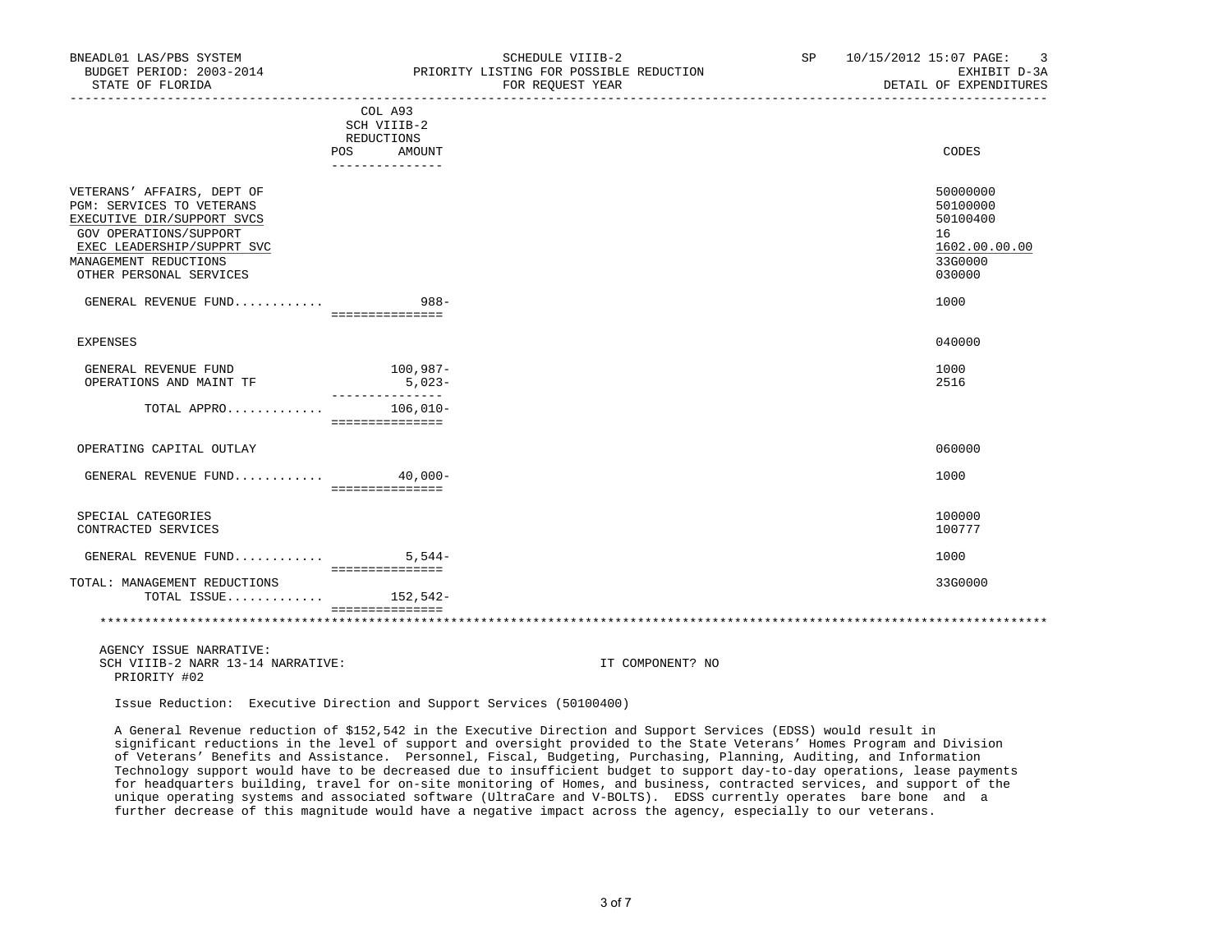-----------------------------------------------------------------------------------------------------------------------------------

|     | --------------- |       |
|-----|-----------------|-------|
| POS | AMOUNT          | CODES |
|     | REDUCTIONS      |       |
|     | SCH VIIIB-2     |       |
|     | COL A93         |       |

 VETERANS' AFFAIRS, DEPT OF 50000000 PGM: SERVICES TO VETERANS 50100000 PGM: 50100000 PGM: 50100000 PGM: 50100000 PGM: 50100000 PGM: 50100000 PGM: 50100000 PGM: 50100400 PGM: 50100400 PGM: 50100400 PGM: 50100400 PGM: 50100400 PGM: 50100400 PGM: 50100400 PGM:  $\frac{\text{EXECUTE}}{\text{GOV} \text{ OPERATIONS/SUPPORT}}$  svcs 501  $\frac{16}{16}$ GOV OPERATIONS/SUPPORT 16<br>EXEC LEADERSHIP/SUPPRT SVC 1999 CONTROL CONTROL CONTROL CONTROL CONTROL CONTROL CONTROL CONTROL CONTROL CONTRO<br>EXEC LEADERSHIP/SUPPRT SVC  $\texttt{EXEC}$  LEADERSHIP/SUPPRT SVC  $1602.00$ .<br>  $2360000$ MANAGEMENT REDUCTIONS

 The reduction in the Expense category would represent a 20% reduction of authorized expense. A reduction in workforce would be the department's only option. Currently, EDSS is limited to 2.3% of the Department's total workforce, and is staffed with one person in some functional areas, limiting the scope of work that can be achieved. Further decreases will negatively impact the support provided to our two service areas. Therefore, fewer veterans will receive the benefits they have earned and the quality of long-term care services will be jeopardized.

 The Department strongly recommends the exclusion of EDSS from the 5% reduction consideration of Schedule VIII-B-2. Fiscal Budget Entity and Human Resource margins are too small to absorb such a reduction without disastrous consequences!

|                                   | Proposed Reduction Totals: |                 |        |             |               |
|-----------------------------------|----------------------------|-----------------|--------|-------------|---------------|
| Code                              | Appropriation Title        |                 | Fund   | Amount      |               |
| 030000                            | <b>OPS</b>                 |                 | 1000   | $-5988$     |               |
| 040000                            | Expense                    |                 | 1000   | $-$100,987$ |               |
|                                   |                            |                 | 2516   | $-55,023$   |               |
| 060000                            | <b>OCO</b>                 |                 | 1000   | $-540,000$  |               |
| 100777                            | SC<br>Contracted Service   |                 | 1000   | $-55,544$   |               |
|                                   |                            |                 | TOTAL: | \$-152,542  |               |
|                                   |                            |                 |        |             |               |
| TOTAL: EXEC LEADERSHIP/SUPPRT SVC |                            |                 |        |             | 1602.00.00.00 |
| BY FUND TYPE                      |                            |                 |        |             |               |
| GENERAL REVENUE FUND              |                            | 147,519-        |        |             | 1000          |
| TRUST FUNDS                       |                            | $5.023 -$       |        |             | 2000          |
|                                   | TOTAL PROG COMP            | 152,542-        |        |             |               |
|                                   |                            | =============== |        |             |               |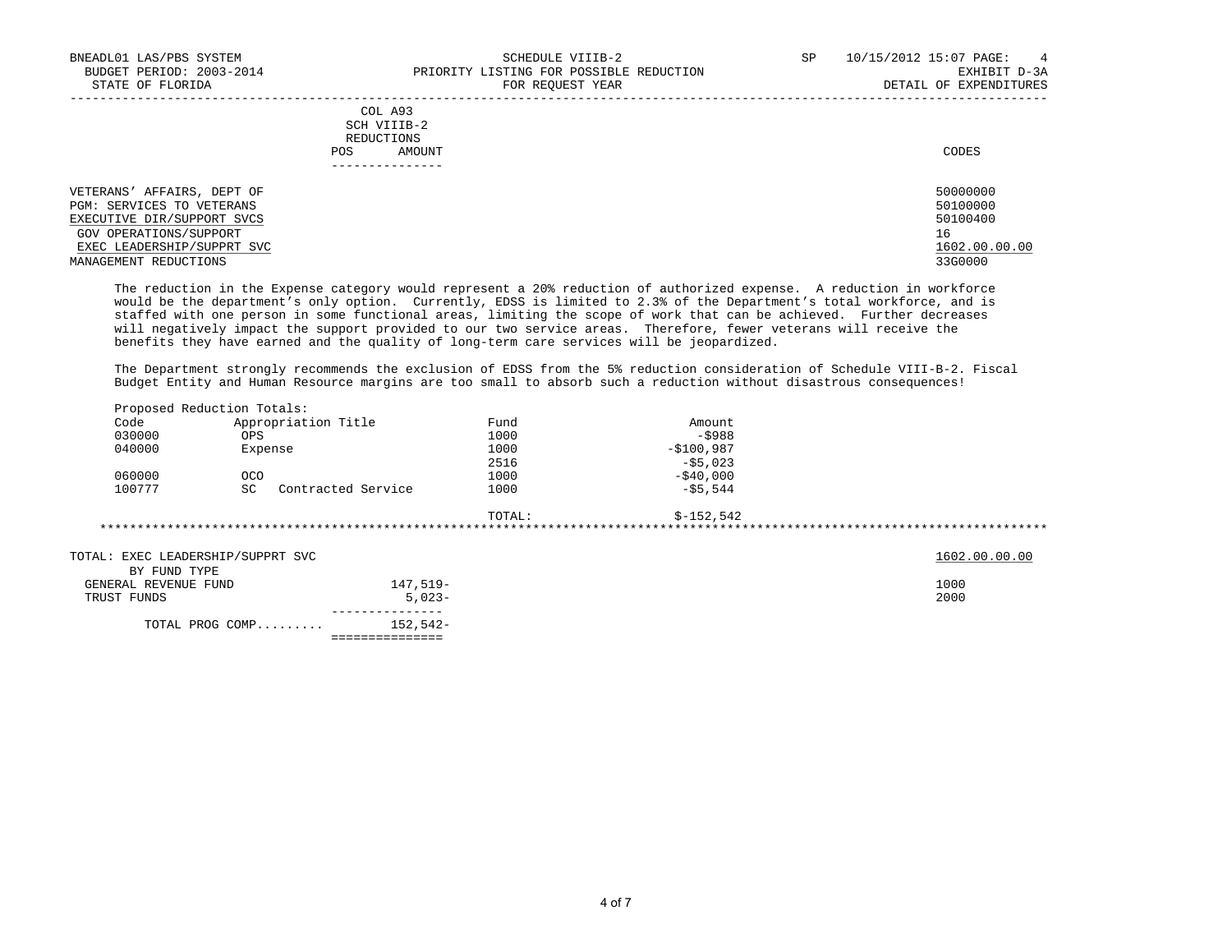| BUDGEI FERIOD, 2003-2014<br>STATE OF FLORIDA                                                                                                                                                                                                                | FRIORIII DISIING FOR POSSIBUE REDUCIION<br>FOR REOUEST YEAR       | PAUTDII D-98<br>DETAIL OF EXPENDITURES                                                  |
|-------------------------------------------------------------------------------------------------------------------------------------------------------------------------------------------------------------------------------------------------------------|-------------------------------------------------------------------|-----------------------------------------------------------------------------------------|
| POS                                                                                                                                                                                                                                                         | COL A93<br>SCH VIIIB-2<br>REDUCTIONS<br>AMOUNT<br>_______________ | CODES                                                                                   |
| VETERANS' AFFAIRS, DEPT OF<br>PGM: SERVICES TO VETERANS<br>VETERANS' BENEFITS/ASSIST<br>HEALTH AND HUMAN SERVICES<br>SERVICES/MOST VULNERABLE<br>PROGRAM REDUCTIONS<br>BENEFITS AND ASSISTANCE DIVISION<br>REDUCTION<br>SALARY RATE<br>SALARY RATE 116,424- | ===============                                                   | 50000000<br>50100000<br>50100700<br>13<br>1304.00.00.00<br>33V0000<br>33V0700<br>000000 |
| SALARIES AND BENEFITS                                                                                                                                                                                                                                       |                                                                   | 010000                                                                                  |
| GENERAL REVENUE FUND                                                                                                                                                                                                                                        | $3.00 -$<br>161,889-<br>===============                           | 1000                                                                                    |
| OTHER PERSONAL SERVICES                                                                                                                                                                                                                                     |                                                                   | 030000                                                                                  |
| GENERAL REVENUE FUND                                                                                                                                                                                                                                        | $600 -$<br>===============                                        | 1000                                                                                    |
| EXPENSES                                                                                                                                                                                                                                                    |                                                                   | 040000                                                                                  |
| GENERAL REVENUE FUND 49,402-                                                                                                                                                                                                                                | ===============                                                   | 1000                                                                                    |
| SPECIAL CATEGORIES<br>CONTRACTED SERVICES                                                                                                                                                                                                                   |                                                                   | 100000<br>100777                                                                        |
| GENERAL REVENUE FUND $128 -$                                                                                                                                                                                                                                | ===============                                                   | 1000                                                                                    |
| TOTAL: BENEFITS AND ASSISTANCE DIVISION<br>REDUCTION                                                                                                                                                                                                        |                                                                   | 33V0700                                                                                 |

 REDUCTION TOTAL POSITIONS......... 3.00- TOTAL ISSUE............. 212,019- TOTAL SALARY RATE....... 116,424- =============== \*\*\*\*\*\*\*\*\*\*\*\*\*\*\*\*\*\*\*\*\*\*\*\*\*\*\*\*\*\*\*\*\*\*\*\*\*\*\*\*\*\*\*\*\*\*\*\*\*\*\*\*\*\*\*\*\*\*\*\*\*\*\*\*\*\*\*\*\*\*\*\*\*\*\*\*\*\*\*\*\*\*\*\*\*\*\*\*\*\*\*\*\*\*\*\*\*\*\*\*\*\*\*\*\*\*\*\*\*\*\*\*\*\*\*\*\*\*\*\*\*\*\*\*\*\*\*

 AGENCY ISSUE NARRATIVE: SCH VIIIB-2 NARR 13-14 NARRATIVE: IT COMPONENT? NO PRIORITY #03

 Issue Reduction: Veterans' Benefits and Assistance (BA) (50100700) BA provides assistance to all former, present, and future members of the Armed Forces of the United States and their dependents in preparing claims for and securing such compensation, hospitalization, vocational training and other benefits or privileges to which such persons earned under any federal or state law or regulation by reason of their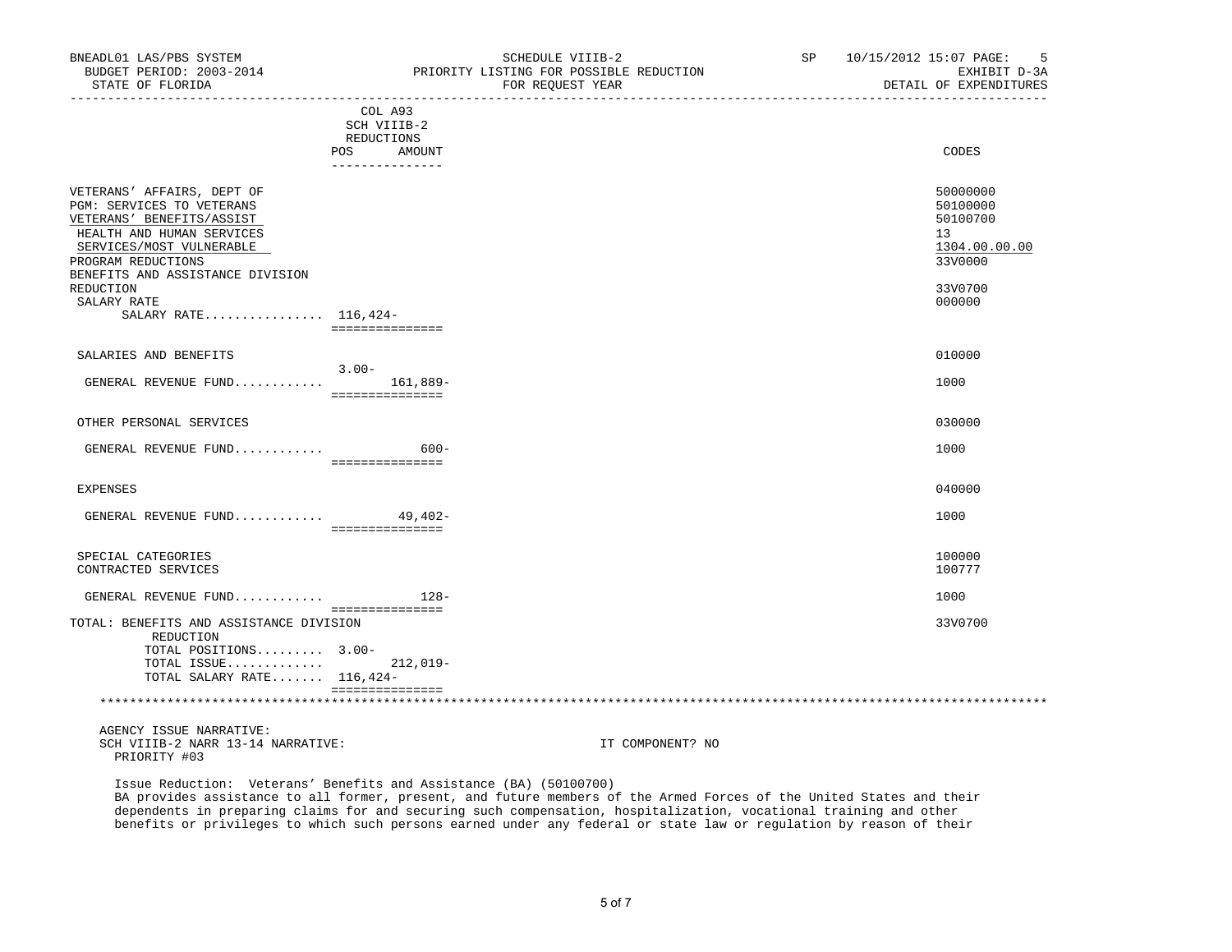-----------------------------------------------------------------------------------------------------------------------------------

|     | --------------- |       |
|-----|-----------------|-------|
| POS | AMOUNT          | CODES |
|     | REDUCTIONS      |       |
|     | SCH VIIIB-2     |       |
|     | COL A93         |       |

| VETERANS' AFFAIRS, DEPT OF       | 50000000      |
|----------------------------------|---------------|
| PGM: SERVICES TO VETERANS        | 50100000      |
| VETERANS' BENEFITS/ASSIST        | 50100700      |
| HEALTH AND HUMAN SERVICES        | 13            |
| SERVICES/MOST VULNERABLE         | 1304.00.00.00 |
| PROGRAM REDUCTIONS               | 33V0000       |
| BENEFITS AND ASSISTANCE DIVISION |               |
| REDUCTION                        | 33V0700       |

 service in the Armed Forces of the United States. This mandate is facilitated and accomplished through the activities of the Bureau of Veterans' Claims Services, Bureau of Veterans' Field Services, and Bureau of State Approving for Veterans' Training. The activities of the Claims and Field Services Bureaus facilitated on behalf of Florida veterans achieved a return on investment during the last fiscal year of 180:1, for each dollar invested in BA, there was a \$180 return from the federal government.

 A General Revenue reduction in the amount of \$212,019 in BA would require a reduction in workforce, which would result directly in a decrease in veterans' services and outreach to veterans. Every federal dollar garnered through advocacy on behalf of Florida's veterans is a dollar potentially added to Florida's economy and a possible reduction in state Medicaid costs. Every health care or educational dollar provided by the United States Department of Veterans' Affairs potentially frees a dollar from state expenditure.

 Further, a reduction would significantly degrade the Department's ability to comply with its statutory mandate to serve the veterans of Florida. The services currently provided to our veterans result in increased federal revenue in Florida via veterans' compensation and pension payments and medical services. These service capabilities are clearly advantageous to both our state's growing veteran population and the State of Florida

 The Department strongly recommends the exclusion of BA from the 5% reduction consideration of Schedule VIII-B-2. Fiscal Budget Entity and Human Resource margins are too small to absorb such a reduction without devastating consequences!

| Code   | Appropriation Title   | Fund   | Amount      |  |
|--------|-----------------------|--------|-------------|--|
| 010000 | Salaries and Benefits | 1000   | $-5161,889$ |  |
| 030000 | OPS                   | 1000   | $-5600$     |  |
| 040000 | Expense               | 1000   | -\$49,402   |  |
| 100777 | SC-Contracted Service | 1000   | $-5128$     |  |
|        |                       | TOTAL: | $$-212.019$ |  |